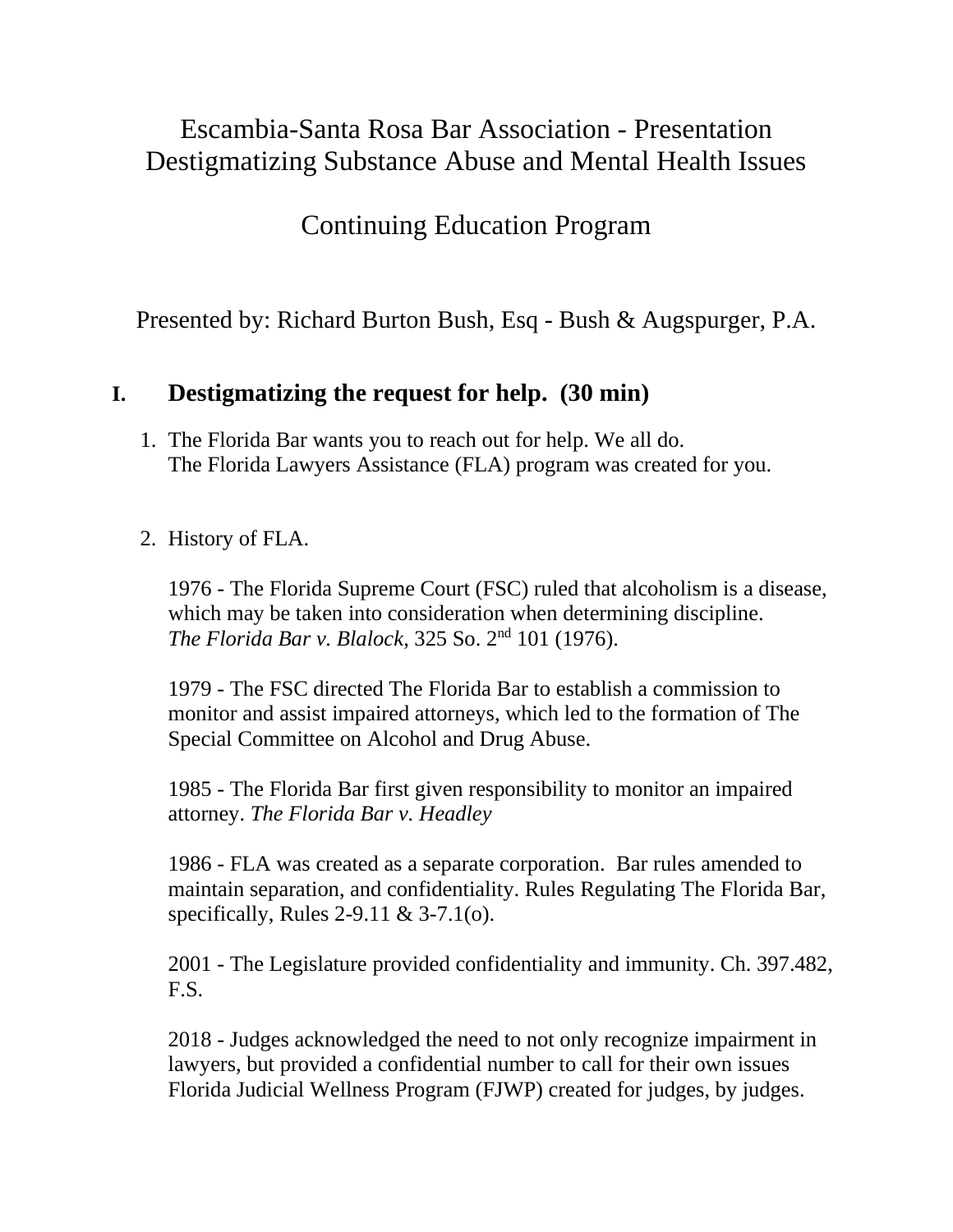#### 3. What FLA Does

- Assists attorneys, judges, law students, and other legal professionals who may be impaired in their ability to function in a legal setting.
- Provides evaluation, assessment and referral services, peer support, aftercare programs, and monitoring services.
- Provides preventative services through educational outreach programs to the judiciary, law schools, law firms, bar associations, bar seminars, and other professional entities.
- Serves as a clearinghouse and referral source for problems associated with marital or financial difficulties, and other areas that might affect an attorney's ability to competently function in a legal setting.

FLA works independently of, but cooperatively with The Florida Bar, the Florida Board of Bar Examiners, the Judicial Qualifications Committee, local bar associations, and the bar at large.

- Shortly after FLA's creation, the Bar realized that it did not have the expertise or personnel to take on the monitoring duties assigned in *Headley* and similar cases
- Requested FLA to design a program to implement the probationary conditions imposed in discipline cases
- FLA accepted responsibility of monitoring and reporting only specifically declined to act as representative or advocate for attorney.
- Perception of FLA as neutral party, by both clients and disciplinary agencies, is essential to the FLA's role (the "Hagan Doctrine") and took years to earn.

FLA's primary purposes remains helping legal professionals find and maintain program of recovery.

- 4. Classification of FLA Clients
	- **Mandatory:** Bar/court probation or diversion; conditional admission; employer
	- **Quasi-voluntary:** Pending grievance proceedings, law students/applicants
	- **Voluntary:** No Bar, Bar Examiners, or law firm involvement; 3rd party intervention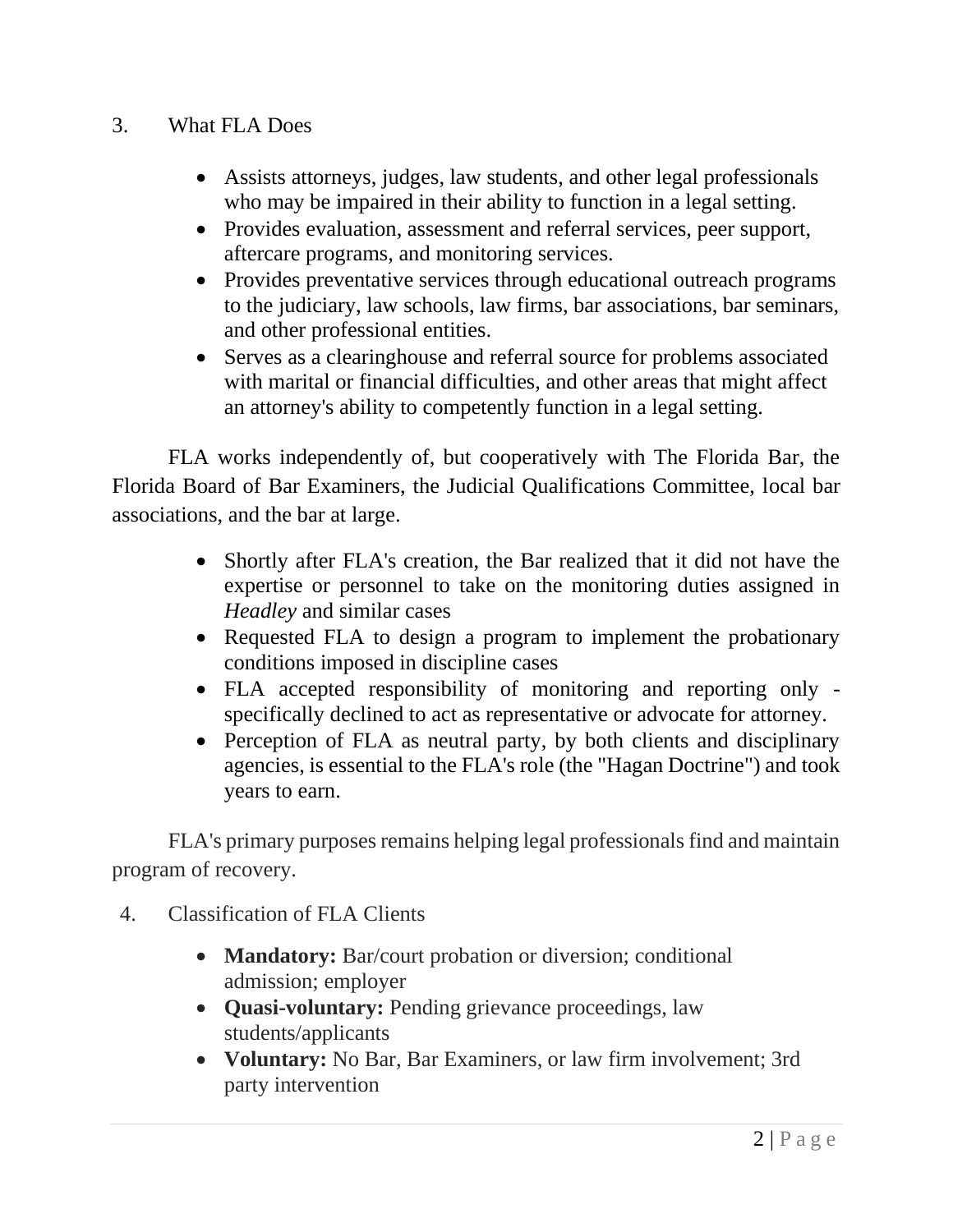- 5. The FLA Contract/Monitoring
	- Attendance at 12 Step or other FLA approved abstinence based groups (religious organizations, Smart Start, etc.)
	- Attendance at weekly attorney support meeting (chemical dependency and/or facilitated - not considered simply "12 Step meetings for lawyers"
	- Monthly meeting with recovering attorney monitor/mentor
	- Random drug and alcohol testing
	- Monthly reports to the Bar, Bar Examiners, or employer
- 6. Responsibilities of FLA
	- 1. Voluntary
		- a) To compile documentation regarding recovery and report if authorized by client
		- b) To act as 24/7 resource for questions, concerns
	- 2. Non-voluntary
		- a) To accurately report compliance or non-compliance with contract pursuant to probationary terms
		- b) To act as consultant to the Bar in event of non-compliance
- 7. Non-Chemical Dependency Cases
	- Psychological: depression, bi-polar, stress, burnout, avoidance, personality disorders
	- Addictive disorders: gambling, sex, work
	- Financial
	- Family/Marital

Referral to appropriate therapist/treatment and/or to local facilitated FLA group.

# **II. Mental Health & Wellness, The Florida Bar's New Standing Committee. (30 min)**

The Florida Bar has recognized the need to face Mental Health issues directly.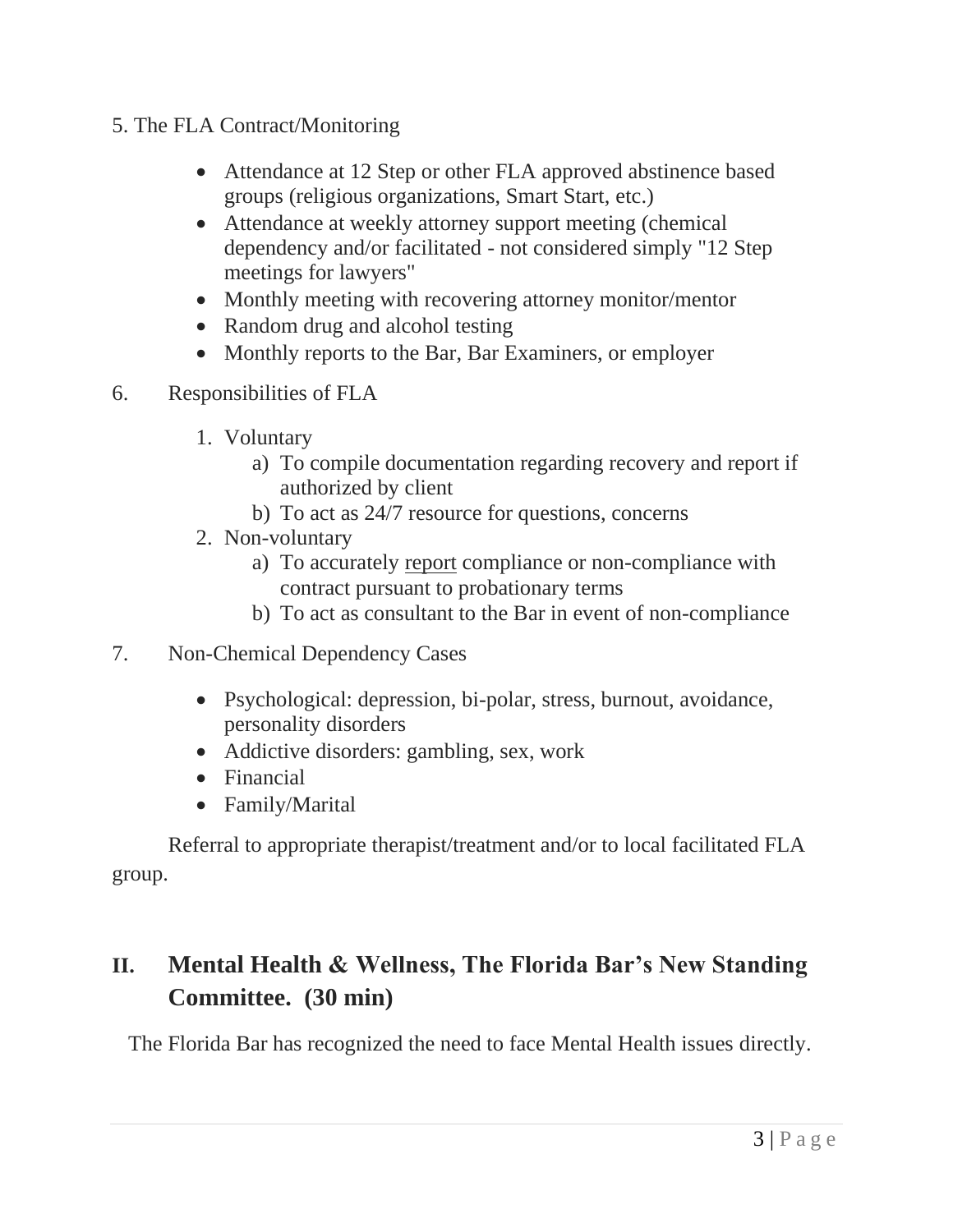1. Stress. It's a part of the Profession:

#### **Causes of Stress**

- Conflict with personal values
- Lack of Time
- Lack of knowledge
- Financial pressures
- Incivility (clients and other attorneys)
- Unrealistic expectations (our own, judges, clients)
- Public perception
- Vicarious trauma

### **Effects of Stress**

- Depression, Anxiety, burnout
- Damage to immune, circulatory, digestive systems
- Substance abuse
- Suicide
- Unprofessional behavior
- 2. Attorneys are Especially Vulnerable
	- Adversarial nature (modern equivalent of trial by combat) fosters stress response
	- Tremendous fear of being perceived as week by others and of being taken advantage of due to such perception
	- Increased competition creates stress
	- Expectations of clients are unrealistic
	- Decline of professionalism, collegiality: "dog eat dog" mentality
	- Frustration of long, drawn out struggle with no clear victory
	- Inability to separate professional from personal life
- 3. Burnout

Results when:

- Feeling of total loss of control over situation
- Expectation to meet impossible demands
- Perception of being unfairly treated
- Loss of financial or job status
- Lack of appreciation of contributions
- 4. Relationship between Lawyer Impairment and Errors in Judgment
	- 1. 40% 75% of discipline cases involve a substance abuse or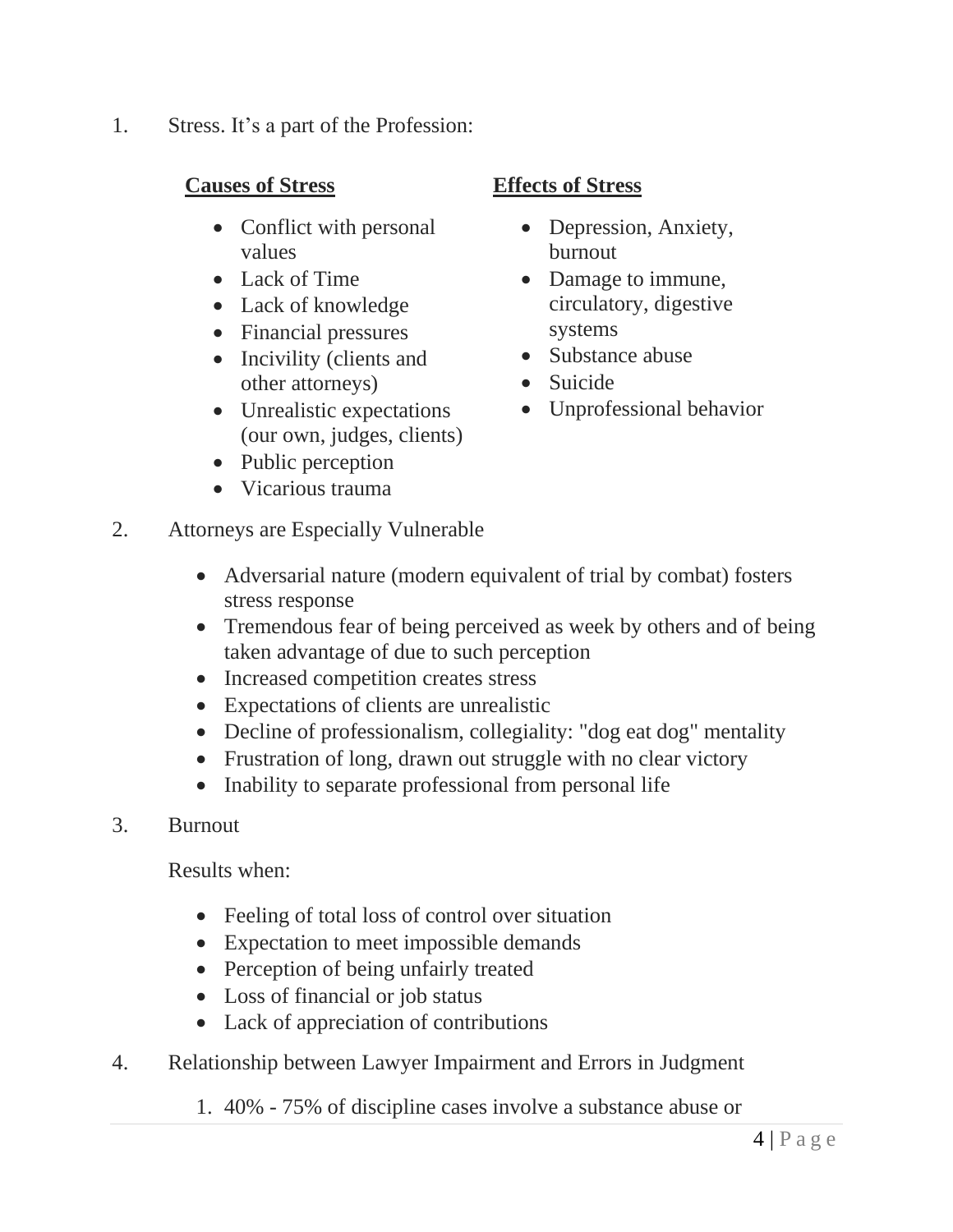psychological issue *(Illinois Survey)*

- 2. 80% of Client Protection Fund cases involve chemical dependency or gambling component *(Louisiana Study)*
- 5. Mental Health and Lawyers
	- Lawyers are 3.6 times as likely to suffer from depression as the rest of the population
	- Women Report depression twice as frequently as men. Symptoms more congruent with sadness. More honest reporting.
	- Men Less likely to admit to depression and less likely to be diagnosed. Cover up symptoms with work, alcohol, and drugs. Symptoms tend toward anger/irritability.

In 2016, the American Bar Association (ABA) Commission on Lawyer Assistance Programs and Hazelden Betty Ford Foundation published their study of nearly 13,000 currently practicing lawyers

- It found that between 21 and 36 percent qualify as problem drinkers
- 28 percent, 19 percent, and 23 percent are struggling with some level of depression, anxiety and stress, respectively.
- 6. Depression Symptoms and Stages

1. While there are many symptoms for depression, it's important to recognize they occur in stages:

Persistent sadness→ Emptiness→ Hopelessness→Helplessness→Suicide

2. If the symptoms persist and are interfering with the person's ability to work, study, eat, or enjoy once pleasurable activities, the persona may be experiencing a major depressive episode.

- 7. Common depression Symptoms:
	- Feeling Sad or Empty
	- Loss of Interest in Normally Pleasurable Activities
	- Change in Appetite
	- Sleep Disturbance
	- Fatigued, Loss of Energy
	- Difficulty Concentration, Remembering, Deciding